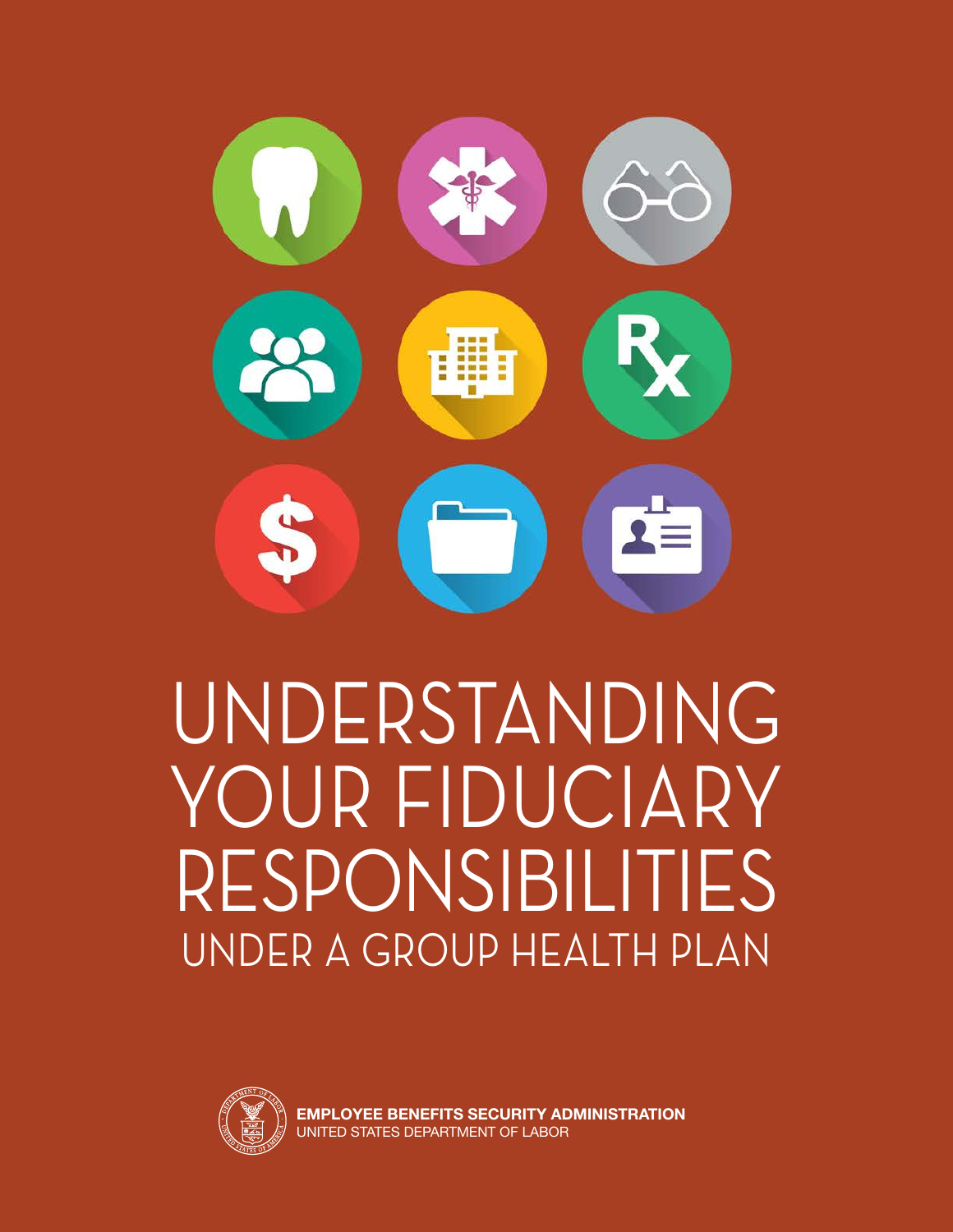This publication has been developed by the U.S. Department of Labor, Employee Benefits Security Administration (EBSA).

To view this and other EBSA publications, visit the agency's Website at: dol.gov/ebsa.

To order publications or speak with a benefits advisor, contact EBSA electronically at: askebsa.dol.gov.

Or call toll free: 1-866-444-3272

This material will be made available in alternate format to persons with disabilities upon request: Voice phone: (202) 693-8664 TTY: (202) 501-3911

This booklet constitutes a small entity compliance guide for purposes of the Small Business Regulatory Enforcement Fairness Act of 1996.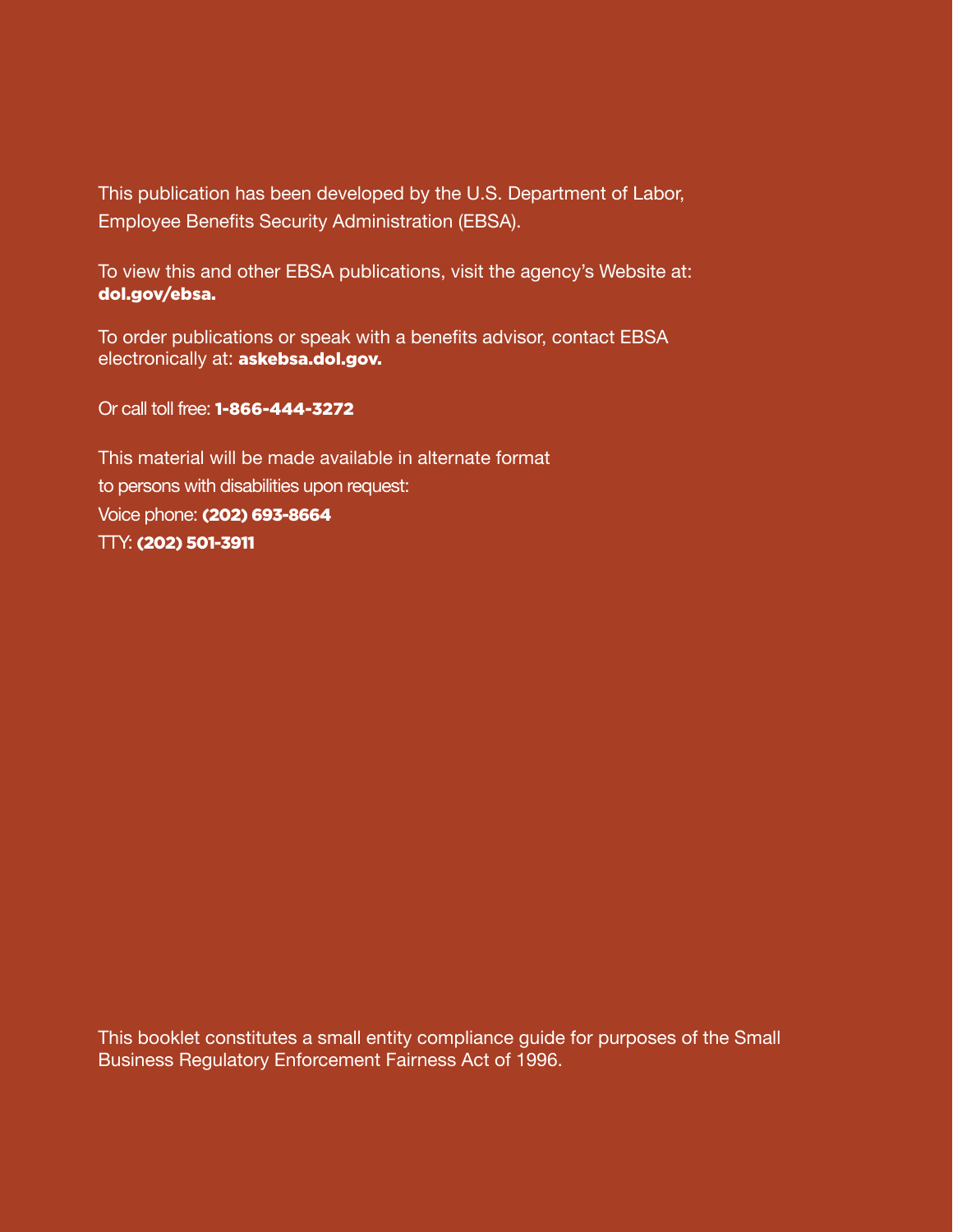# Introduction



Offering a group health plan can be one of the most challenging, yet rewarding, decisions an employer can make. The employees participating in the plan, their beneficiaries, and the employer benefit when a group health plan is in place. Administering a plan and managing its assets, however, require certain actions and involve specific responsibilities.

To meet their responsibilities as plan sponsors, employers need to understand some basic rules, specifically the Employee Retirement Income Security Act (ERISA). ERISA sets standards of conduct for those who manage an employee benefit plan and its assets (called fiduciaries). An

ERISA-covered group health plan is an employment-based plan that provides coverage for medical care, including hospitalization, sickness, prescription drugs, vision, or dental. A group health plan can provide benefits by using funds in a plan trust, the purchase of insurance, or by self-funding benefits from the employer's general assets. Understanding Your Fiduciary Responsibilities Under A Group **Health Plan** provides an overview of the basic fiduciary responsibilities applicable to group health plans under the law.

This booklet addresses the scope of ERISA's protections for private-sector group health plans (publicsector plans and plans sponsored by churches are not covered by ERISA). It provides a simplified explanation of the law and regulations. It is not a legal interpretation of ERISA, nor is it intended to be a substitute for the advice of a health benefits professional. Also, the booklet does not cover those provisions of the Federal tax law or state insurance law that may impact group health plans.

# What Are The Essential Elements Of A Plan?

Each plan has certain key elements. These include:

- $\blacksquare$  A written plan that describes the benefit structure and guides day-to-day operations;
- A trust fund to hold the plan's assets;<sup>1</sup>
- n A recordkeeping system to track contribution and benefit payments, maintain participant and beneficiary information, and to accurately prepare reporting documents; and
- **n** Documents to provide plan information to employees participating in the plan and to the government.

Employers often hire outside professionals (sometimes called third-party service providers) or, if applicable, use an internal administrative committee or human resources department to manage some or all of a plan's day-to-day operations. Indeed, there may be one or a number of officials with discretion over the plan. These are the plan's fiduciaries.

<sup>&</sup>lt;sup>1</sup> If a plan is set up through an insurance contract, then the contract does not need to be held in trust. If a plan is self-funded (paid from the employer's general assets), those funds are not plan assets except for any participant contributions withheld or received.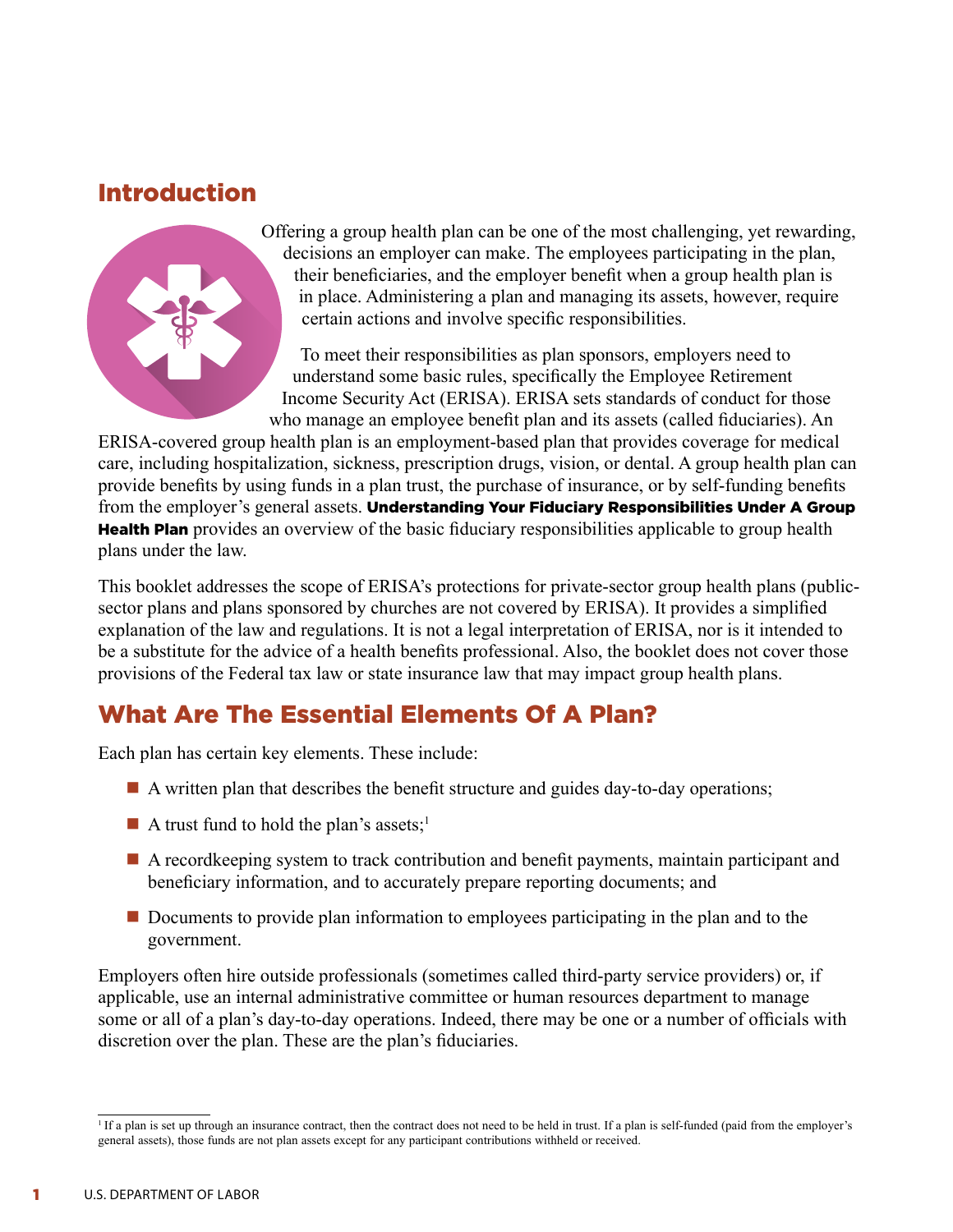# Who Is A Fiduciary?

Many of the actions involved in operating a plan make the person or entity performing them a fiduciary. Using discretion in administering and managing a plan or controlling the plan's assets makes that person a fiduciary to the extent of that discretion or control. Thus, fiduciary status is based on the functions performed for the plan, not just a person's title.

As noted above, group health plans can be structured in a variety of ways. The structure of the plan will affect who has fiduciary responsibilities. Most employers sponsoring fully or partially self-funded group health plans exercise some discretionary authority and therefore are fiduciaries. If the employer sponsors a fully insured plan, fiduciary status depends on whether the employer exercises discretion over the plan.

A plan must have at least one fiduciary (a person or entity) named in the written plan, or through a process described in the plan, as having control over the plan's operation. The named fiduciary can be identified by office or by name. For some plans, it may be an administrative committee or a company's board of directors.

A plan's fiduciaries will ordinarily include plan administrators, trustees, investment managers, all individuals exercising discretion in the administration of the plan, all members of a plan's administrative committee (if it has such a committee), and those who select committee officials. Attorneys, accountants, and actuaries generally are not fiduciaries when acting solely in their professional capacities. Similarly, a third party administrator, recordkeeper, or utilization reviewer who performs solely ministerial tasks is not a fiduciary; however, that may change if he or she exercises discretion in making decisions regarding a participant's eligibility for benefits. The key to determining whether individuals or entities are fiduciaries is whether they are exercising discretion or control over the plan.

A number of decisions are not fiduciary actions but rather are business decisions made by the employer. For example, the decisions to establish a plan, to determine the benefit package, to include certain features in a plan, to amend a plan, and to terminate a plan are employer business decisions not governed by ERISA. When making these decisions, an employer is acting on behalf of its business, not the plan, and, therefore, is not a fiduciary. However, when an employer (or someone hired by the employer) takes steps to implement these decisions, that person is acting on behalf of the plan and, in carrying out these actions, may be a fiduciary.

# What Is The Significance Of Being A Fiduciary?

Fiduciaries have important responsibilities and are subject to standards of conduct because they act on behalf of participants in a group health plan and their beneficiaries. These responsibilities include:

- $\blacksquare$  Acting solely in the interest of plan participants and their beneficiaries and with the exclusive purpose of providing benefits to them;
- $\blacksquare$  Carrying out their duties prudently;
- $\blacksquare$  Following the plan documents (unless inconsistent with ERISA);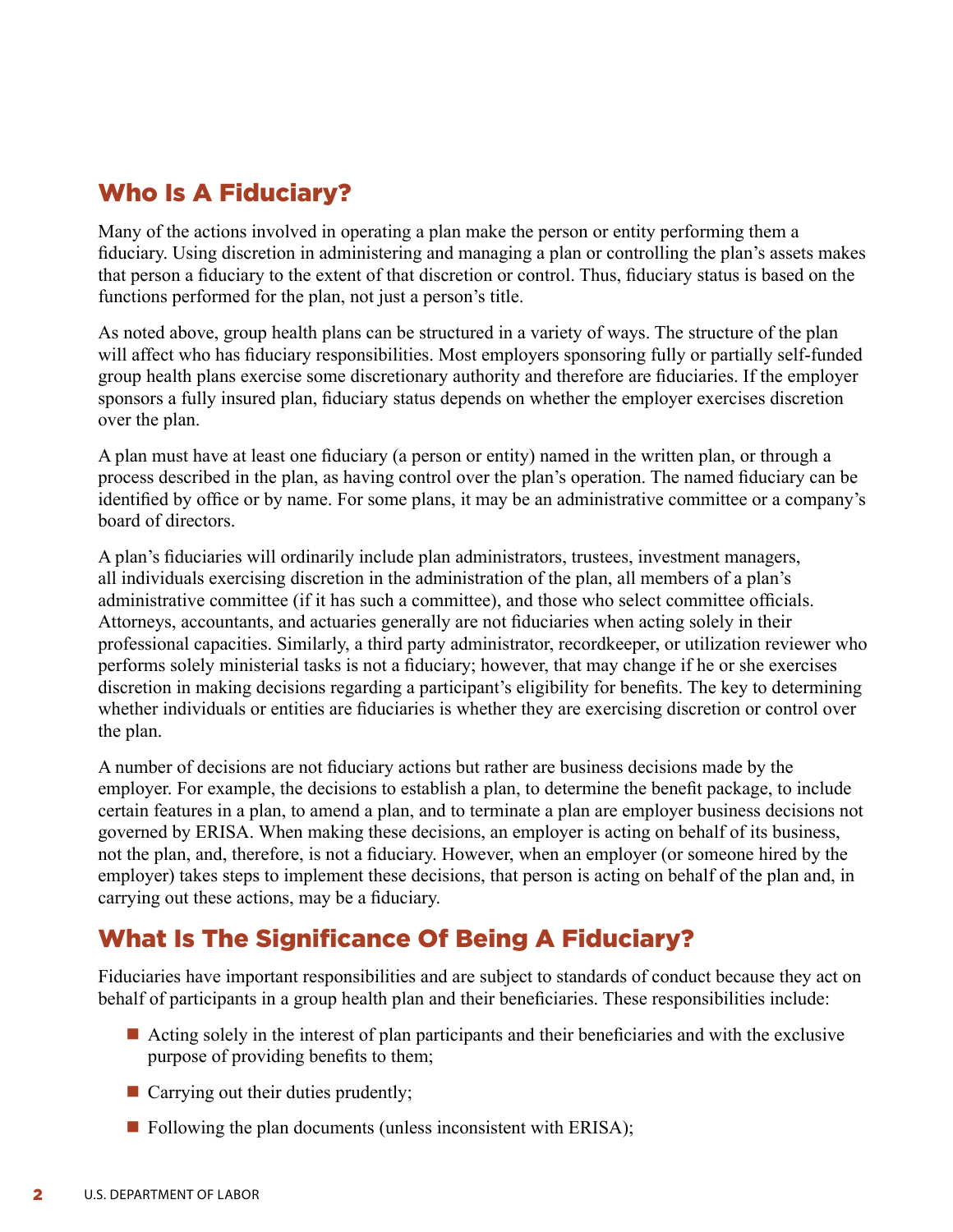- $\blacksquare$  Holding plan assets (if the plan has any) in trust; and
- $\blacksquare$  Paying only reasonable plan expenses.

The duty to act prudently is one of a fiduciary's central responsibilities under ERISA. It requires expertise in a variety of areas. Lacking that expertise, a fiduciary will want to hire someone with that professional knowledge to carry out those functions. Prudence focuses on the process for making fiduciary decisions. Therefore, it is wise to document decisions and the basis for those decisions. For instance, in hiring any plan service provider, a fiduciary may want to survey a number of potential providers, asking for the same information and providing the same requirements. By doing so, a fiduciary can document the process and make a meaningful comparison and selection.

Following the terms of the plan document is also an important responsibility. The plan document serves as the foundation for plan operations. Employers will want to be familiar with their plan document, especially when it is drawn up by a third-party service provider, and periodically review the document to make sure it remains current. For example, if a plan official named in the document changes, the plan document must be updated to reflect that change.

#### Limiting Liability

With these fiduciary responsibilities, there is also potential liability. Fiduciaries who do not follow the basic standards of conduct may be personally liable to restore any losses to the plan, or to restore any profits made through improper use of the plan's assets resulting from their actions.

However, fiduciaries can limit their liability in certain situations. One way fiduciaries can demonstrate that they have carried out their responsibilities properly is by documenting the processes used to carry out their fiduciary responsibilities.

A fiduciary also can hire a service provider or providers to handle fiduciary functions, setting up the agreement so that the person or entity then assumes liability for those functions selected. If an employer contracts with a plan administrator to manage the plan, the employer is responsible for the selection of the service provider, but is not liable for the individual decisions of that provider. However, an employer is required to monitor the service provider periodically to assure that it is handling the plan's administration prudently.

#### Other Plan Fiduciaries

A fiduciary should be aware of others who serve as fiduciaries to the same plan, since all fiduciaries have potential liability for the actions of their co-fiduciaries. For example, if a fiduciary knowingly participates in another fiduciary's breach of responsibility, conceals the breach, or does not act to correct it, that fiduciary is liable as well.

#### Bonding

As an additional protection for plans, every person, including a fiduciary, who handles plan funds or other plan property generally must be covered by a fidelity bond. A fidelity bond is a type of insurance that protects the plan against loss by reason of acts of fraud or dishonesty on the part of persons covered by the bond. Many persons dealing with group health plans that pay benefits from the general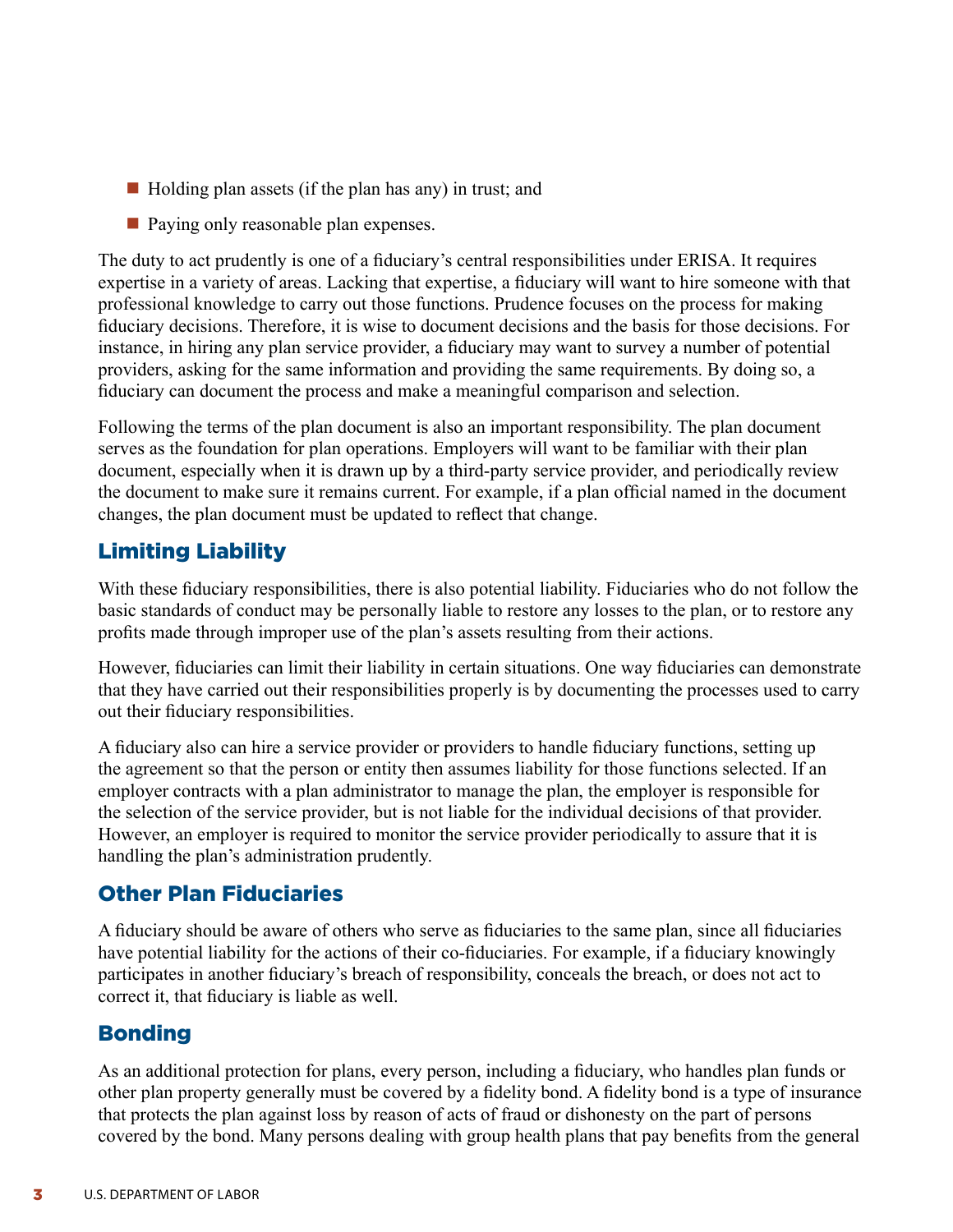assets of an employer or union (unfunded) or group health plans that are insured (benefits are paid through the purchase of a group health insurance contract from a licensed insurer) may be eligible for exemptions from the fidelity bonding requirements. For more information, request a copy of **Protect** [Your Employee Benefit Plan with an ERISA Fidelity Bond](http://www.dol.gov/ebsa/publications/erisafidelitybondplanprotection.html).

# How Do These Responsibilities Affect The Operation Of The Plan?

Even if employers hire third-party service providers or use internal administrative committees to manage the plan, there are still certain functions that can make an employer a fiduciary.

## Employee Contributions

If a plan provides for salary reductions from employees' paychecks for contribution to the plan or participants make payments directly, such as the payment of COBRA premiums, then the employer must deposit the contributions in a plan trust in a timely manner. The law requires that participant contributions be deposited in the plan as soon as it is reasonably possible to segregate them from the company's assets, but no later than 90 days from the date on which the participant contributions are withheld or received by the employer. If employers can reasonably make the deposits sooner, they need to do so. For plans with fewer than 100 participants, salary reduction contributions deposited with the plan no later than the 7th business day following withholding by the employer will be considered contributed in compliance with the law.

For participant contributions to cafeteria plans (also referred to as (Internal Revenue Code) Section 125 plans), the Department will not assert a violation solely because of a failure to hold participant contributions in trust. Other contributory health plan arrangements may obtain the same trust relief if the participant contributions are used to pay insurance premiums within 90 days of receipt.

## Medical Loss Ratio (MLR) Rebates

Under the Affordable Care Act, insurance companies must rebate a portion of insurance premiums to policyholders, including health plans, when the insurance company's spending for clinical services and health care quality improving activities, in relation to the premiums charged, is less than established medical loss ratio (MLR) standards. These rebates may be assets of the health plan.

To determine whether any part of the rebate is an asset of the health plan, consider factors such as whether the plan or the employer is the policyholder, the terms of the plan documents, and whether any portion of the premiums were paid by plan participants. If any part of the MLR rebate is the plan's asset, the decision on how to apply it is a fiduciary function. In deciding on the allocation method (such as distribution to participants, enhancing plan benefits or reducing future participant premiums), a fiduciary may consider the costs and benefits of each option. The plan asset, similar to employee contributions discussed above, must be held in a plan trust.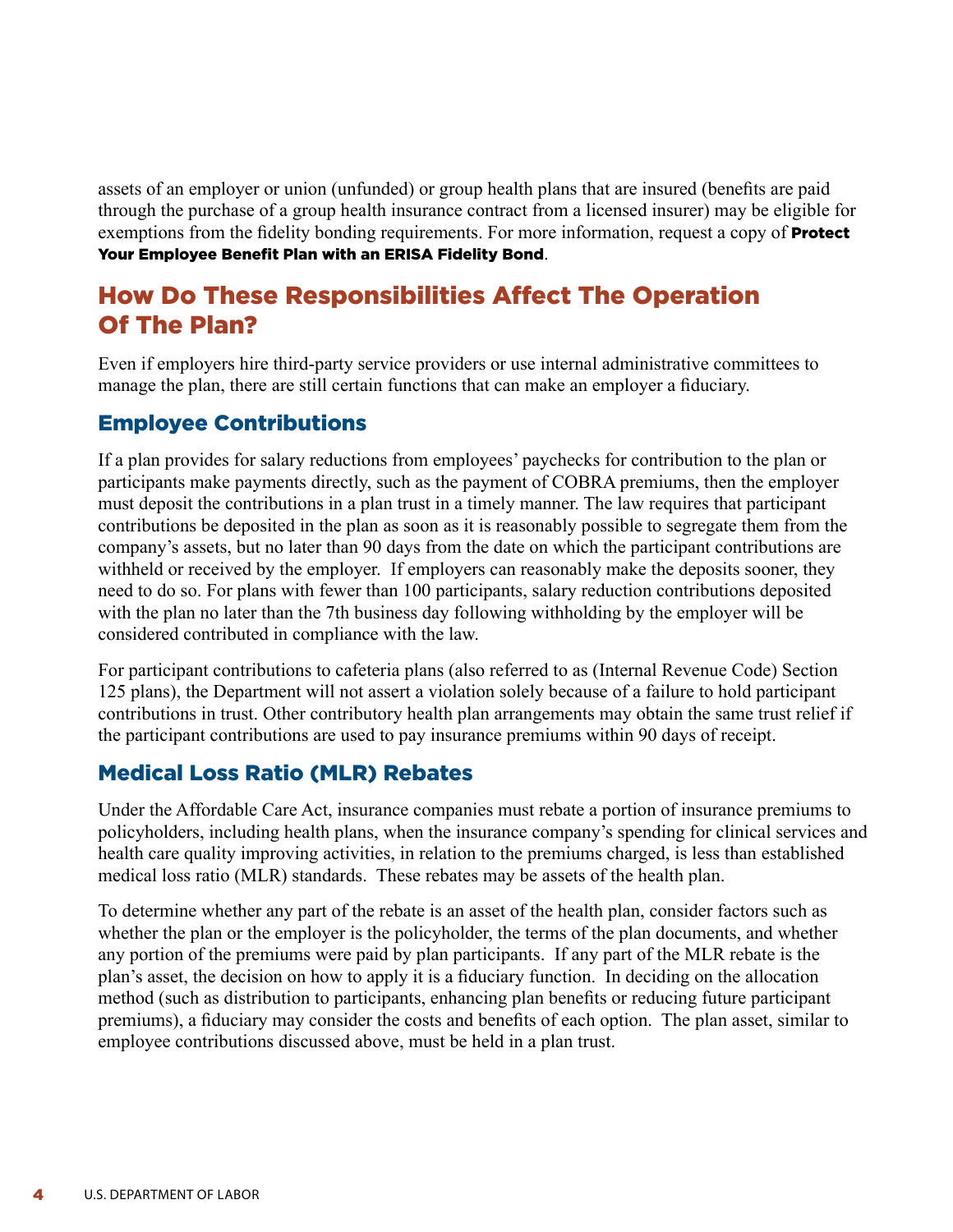#### Hiring A Service Provider

Hiring a service provider in and of itself is a fiduciary function. When considering prospective service providers, provide each of them with complete and identical information about the plan and what services you are looking for so that you can make a meaningful comparison.

Some actions fiduciaries need to consider when selecting a service provider include:

- $\blacksquare$  When searching for a firm, get information from more than one provider;
- Compare firms based on same information services offered, experience, costs, etc.;
- Obtain information about the firm itself: financial condition and experience with group health plans of similar size and complexity;
- $\blacksquare$  Evaluate information about the quality of the firm's services: the identity, experience, and qualifications of professionals who will be handling the plan or providing medical services; any recent litigation or enforcement action that has been taken against the firm; and the firm's experience or performance record; ease of access to medical providers and information about the operations of the health care provider; the procedures for timely consideration and resolution of patient questions and complaints; the procedures for the confidentiality of patient records; and enrollee satisfaction statistics; and
- Ensure that any required licenses, ratings or accreditations are up to date (insurers, brokers, TPAs, health care service providers).

An employer should document its selection (and monitoring) process, and, when using an internal administrative committee, should educate committee members on their roles and responsibilities. Read, understand, and keep a copy of all contracts.

#### Fees

Fees are just one of several factors fiduciaries need to consider in deciding on service providers. When the fees for services are paid out of plan assets, fiduciaries will want to understand the fees and expenses charged and the services provided. While the law does not specify a permissible level of fees, it does require that fees charged to a plan be "reasonable." After careful evaluation during the initial selection, the plan's fees and expenses should be monitored to determine whether they continue to be reasonable.

In comparing estimates from prospective service providers, ask which services are covered for the estimated fees and which are not. Some providers offer a number of services for one fee, sometimes referred to as a "bundled" services arrangement. Others charge separately for individual services. Compare all services to be provided with the total cost for each provider. Consider whether the estimate includes services you did not specify or want. Remember, all services have costs.

Some service providers may receive additional fees from third parties, such as insurance brokers. Employers should ask prospective providers whether they get any compensation from third parties, such as finder's fees, commissions, or revenue sharing.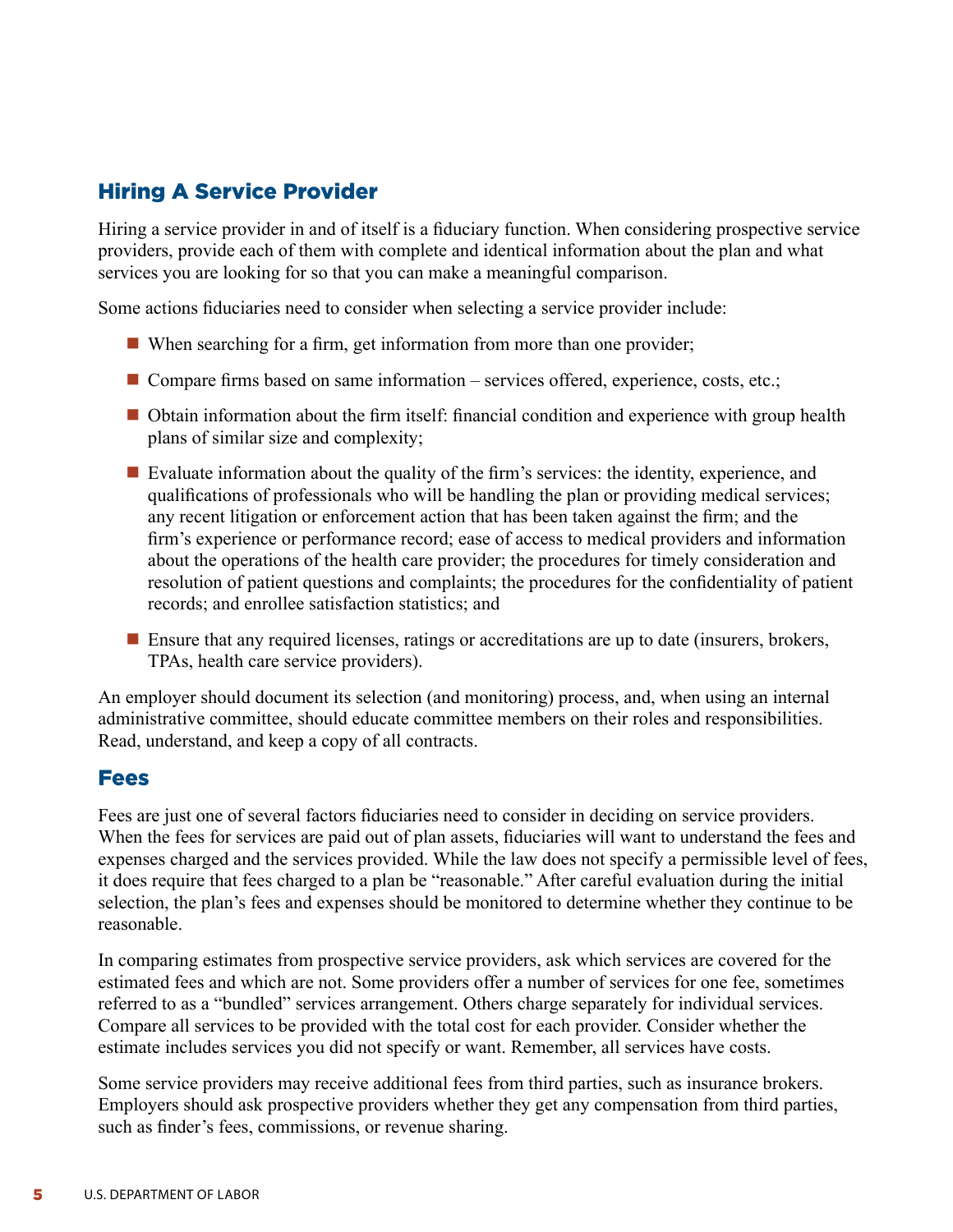Who pays the fees? Plan expenses may be paid by the employer, the plan, or both. In any case, the plan document should specify how fees are paid, and the fiduciary must ensure that those fees and expenses are reasonable, necessary for the operation of the plan, and not excessive for the services provided.

## Monitoring A Service Provider

An employer should establish and follow a formal review process at reasonable intervals to decide if it wants to continue using the current service providers or look for replacements. When monitoring service providers, actions to ensure they are performing the agreed-upon services include:

- $\blacksquare$  Reviewing the service providers' performance;
- $\blacksquare$  Reading any reports they provide;
- $\blacksquare$  Checking actual fees charged;
- Asking about policies and practices (such as a TPA's claims processing systems);
- $\blacksquare$  Ensuring that plan records are properly maintained; and
- $\blacksquare$  Following up on participant complaints.

#### Maintaining The Plan's Benefits Claims Procedure

Group health plans must establish and maintain reasonable claims procedures that allow participants and beneficiaries to apply for and receive the plan's promised benefits. Fiduciaries must maintain the plan's procedures. The Department of Labor issued rules setting minimum standards for benefit claims determinations for ERISA plans (including insured and self-funded plans). While many plans hire benefits professionals or insurance companies to process claims, it is important for an employer to understand the requirements before selecting a service provider who can comply with the standards.

A claim for benefits is a request for a plan benefit made in accordance with the plan's procedures by a claimant (participant or beneficiary) or a claimant's authorized representative. Questions concerning plan benefits, coverage and eligibility questions, and casual inquiries are generally not considered claims for benefits.

The key issues to become familiar with are the timeframes for deciding claims, the contents for the notices of benefit denials, and the standards for appeals of benefit denials.

Once a claim is received by the plan, the timeframe for making and providing notice of the claim determination varies based on the type of claim filed -

- $\blacksquare$  urgent care, as soon as possible but not later than 72 hours after the plan receives the claim;
- $\blacksquare$  pre-service claims, within a reasonable period of time not later than 15 days after the plan receives the claim;
- $\Box$  post-service claims, within a reasonable period of time not later than 30 days after the plan receives the claim; and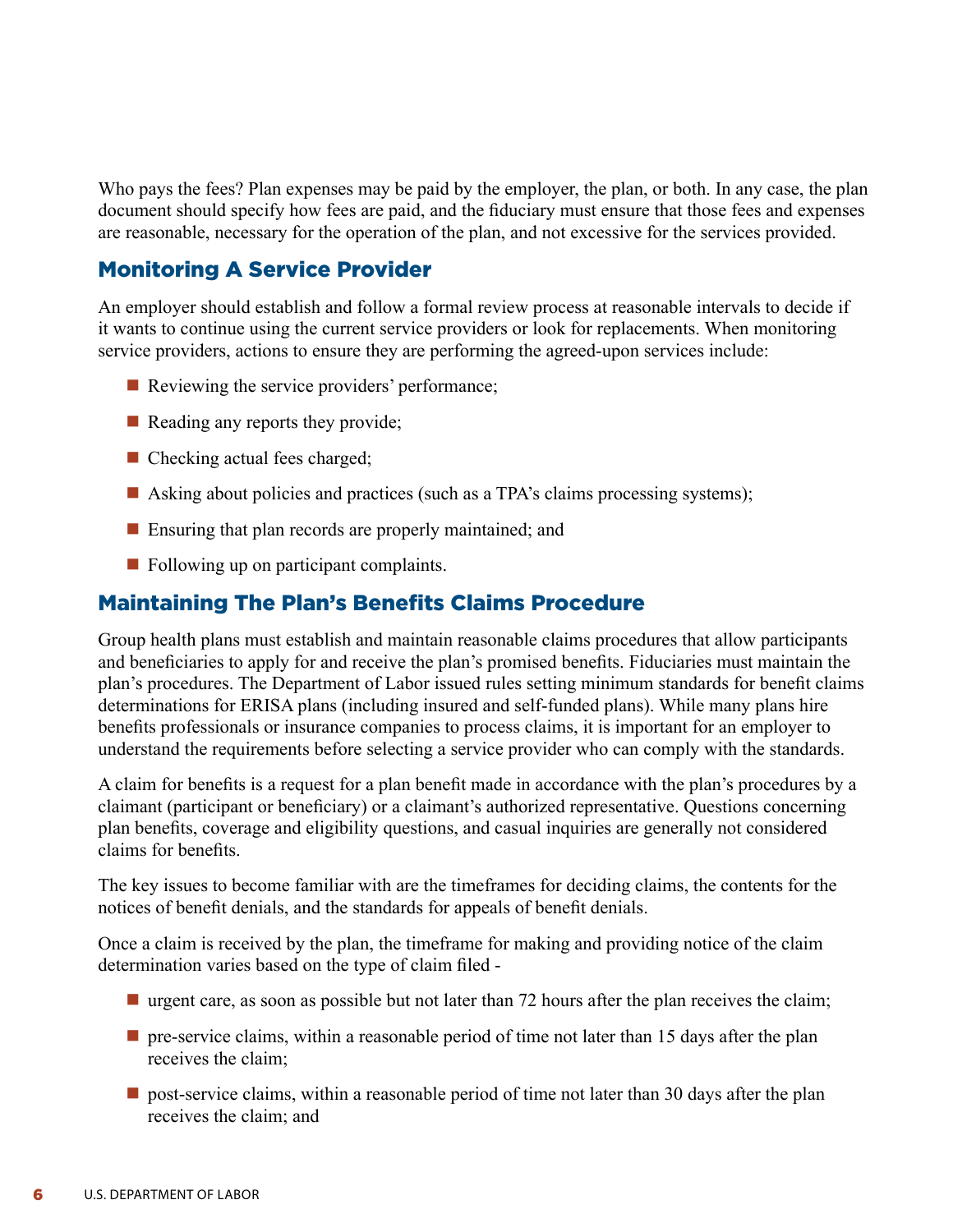$\blacksquare$  disability claims, within a reasonable period of time not later than 45 days after the plan receives the claim.

In the case of pre- and post-service claims, 15 day extensions may be available.

For claims that are appealed, the timeframe also varies based on the type of claim –

- $\blacksquare$  urgent care claims, as soon as possible but not later than 72 hours after the plan receives the request to review a denied claim;
- $\blacksquare$  pre-service claims, within a reasonable period of time not later than 30 days after the plan receives the request to review a denied claim;
- $\Box$  post-service claims, as soon as possible but not later than 60 days after the plan receives the request to review a denied claim; and
- disability claims, within a reasonable period of time but not later than 45 days after the plan receives the request to review a denied claim.

No extensions are available for making decisions on appeals unless the claimant consents.

The notice of a claim denial, referred to as an adverse benefit determination, must contain the following information:

- $\blacksquare$  Specific reasons for denial (for example, not medically necessary, not covered by the plan, or reached maximum amount of treatment permitted under the plan);
- A reference to the specific plan provision(s) relied upon for the denial;
- $\blacksquare$  If denied for a lack of information, the notice must include a description of any additional material(s) needed to perfect the claim and an explanation of why such additional material is necessary;
- $\blacksquare$  A description of the plan's review procedures (for example, how appeals work);
- $\blacksquare$  If used, either a description of rules, guidelines, or protocols relied upon in denying the claim, or that a copy of such items will be provided free upon request;
- $\blacksquare$  If denial is based on medical necessity or experimental treatment or similar exclusion or limit, an explanation of the scientific or clinical judgment for the denial, applying the terms of the plan to the claimant's medical circumstances, or a statement that an explanation will be provided free of charge upon request; and
- $\blacksquare$  A description of the claimant's right to go to court to recover benefits due under the plan.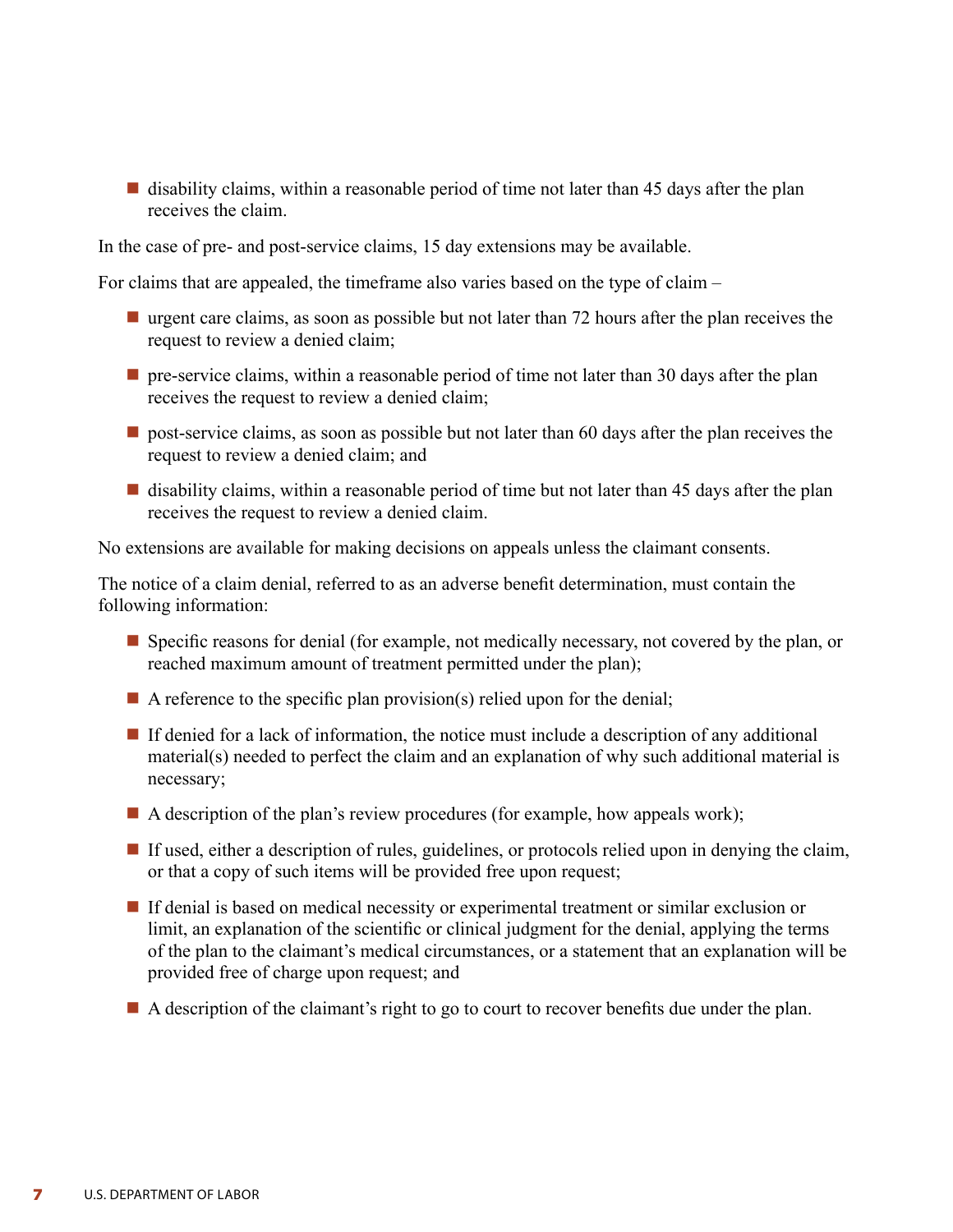The notice of a claim denial on appeal must include the same information as noted above (except the description of the plan's appeal process) as well as:

- A statement of the claimant's right to receive, free of charge, relevant documents (documents and records upon which the decision is based and other documents prepared or used during the process); and
- $\blacksquare$  A description of any voluntary processes offered by the plan to resolve claims disputes.

The plan's claims procedure must provide for a full and fair review of a benefit claim if a claimant files an appeal of the denial. The minimum standards for appeals are:

- $\blacksquare$  Claimants must be given 180 days to file an appeal;
- A *de novo* review, that is, a review that affords no deference to the initial determination, must be conducted;
- $\blacksquare$  When the denial is based on determinations of whether a particular treatment, drug or other item is experimental, investigational, or not "medically necessary," the reviewer must consult with a qualified health professional (and others as needed);
- No more than 2 appeals levels are allowed; and
- $\blacksquare$  Mandatory binding arbitration of claims is generally prohibited. However, non-binding arbitration would be permissible if done within the required timelines.

#### For more information, request a copy of Compliance Assistance - Group Health and Disability Plans [Benefit Claims Procedure Regulation](http://www.dol.gov/ebsa/pdf/CAGHDP.pdf).

For plans not grandfathered under the Affordable Care Act (those established, or that have made certain significant changes, after March 23, 2010), there are additional claims procedure standards.

The claims and appeal process must cover rescissions (retroactive cancellations) of coverage, as well as other denials of benefits. Non-grandfathered health plans, or insurers to those plans, also must:

- $\blacksquare$  provide claimants with new or additional evidence or rationale before a final decision is made on the claim;
- $\blacksquare$  ensure that claims and appeals are adjudicated in an independent and impartial manner;
- n provide detail on the claim involved, the reason for denial, internal and external appeals processes that are available, and information on consumer assistance, in all claims denial notices;
- n provide, on request, diagnosis and treatment codes (and their meanings) for any claim denial;
- $\blacksquare$  provide notices in a culturally and linguistically appropriate manner; and
- $\blacksquare$  allow claimants to resubmit an internal claim if a request for immediate external review is rejected.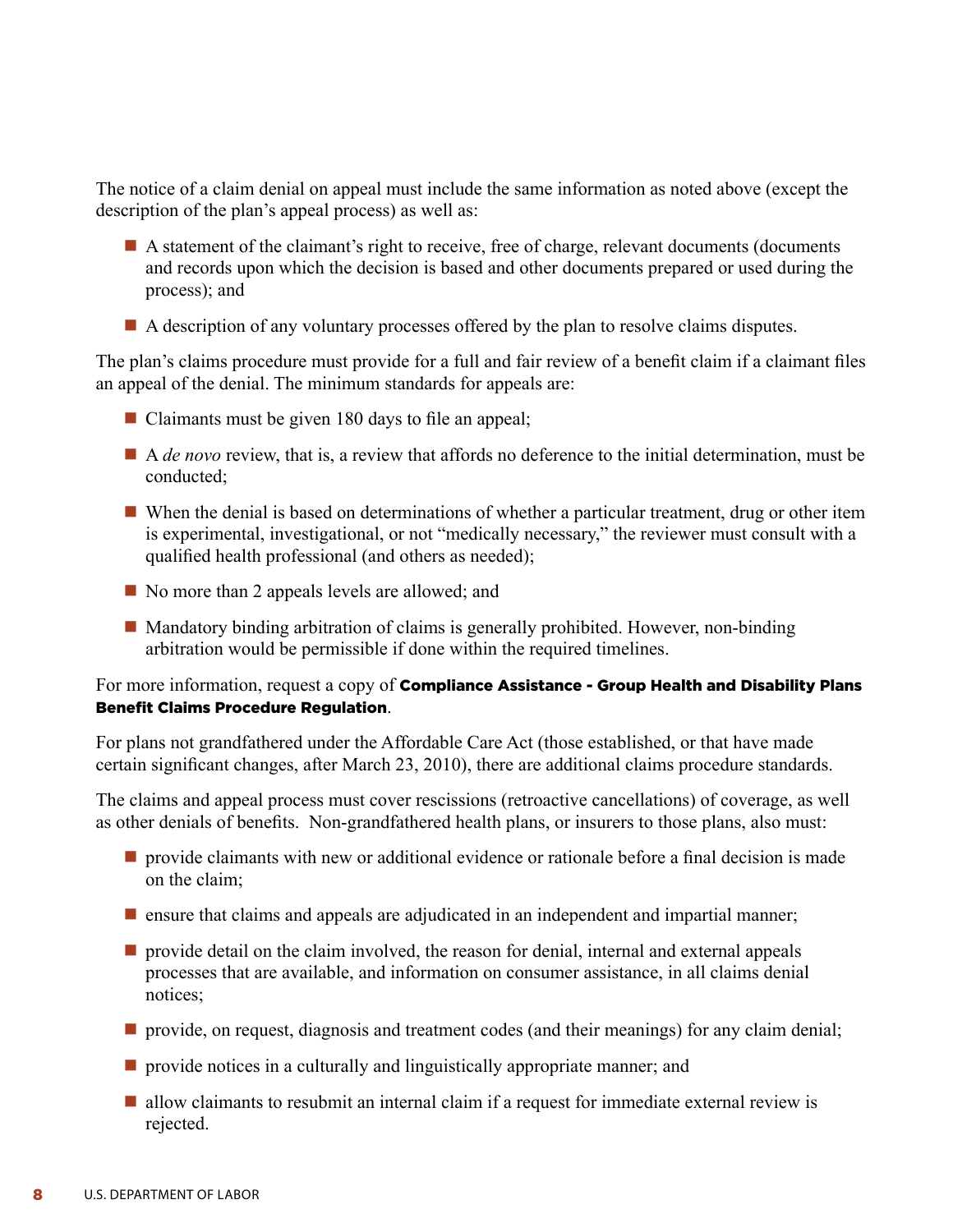Non-grandfathered plans also must provide a process for an external review of claim denials by an independent party. The external review process used depends on whether the plan is self-funded or provides benefits through an insurance company.

Self-funded plans generally must comply with the procedures set by the Department of Labor. A plan may choose to refer requests for external review to an accredited Independent Review Organization (IRO), or may voluntarily comply with a state external review process if the state allows access. For more information, visit the Department of Labor's Web page on internal claims and appeals and external review at [dol.gov/ebsa/healthreform/regulations/internalclaimsandappeals.html](http://dol.gov/ebsa/healthreform/regulations/internalclaimsandappeals.html).

For insured plans, plans and insurance companies generally must comply with their state's external review process, if the state process includes minimum consumer standards set by the Department of Health and Human Services (HHS). If the state process does not meet these standards, group health plans and insurers may use either the accredited IRO process or an HHS-administered Federal external review process. For the status of your state's external process, see **[cms.gov/CCIIO/Resources/Files/](http://cms.gov/CCIIO/Resources/Files/external_appeals.html)** [external\\_appeals.html](http://cms.gov/CCIIO/Resources/Files/external_appeals.html).

# Are There Some Transactions That Are Prohibited? Is There A Way To Make Them Permissible If The Actions Will Benefit The Plan?

Certain transactions are prohibited under the law to prevent dealings with parties who may be in a position to exercise improper influence over the plan. In addition, fiduciaries are prohibited from engaging in self-dealing and must avoid conflicts of interest that could harm the plan.

## Prohibited Transactions

Who is prohibited from doing business with the plan? Prohibited parties (called parties in interest) include the employer, the union, plan fiduciaries, service providers, and statutorily-defined owners, officers, and relatives of parties in interest.

Some of the prohibited transactions are:

- $\blacksquare$  A sale, exchange, or lease between the plan and party in interest;
- Lending money or other extension of credit between the plan and party in interest; and
- n Furnishing goods, services, or facilities between the plan and party in interest.

Other prohibitions relate solely to fiduciaries who use the plan's assets in their own interest or who act on both sides of a transaction involving a plan. Fiduciaries cannot receive money or any other consideration for their personal account from any party doing business with the plan related to that business.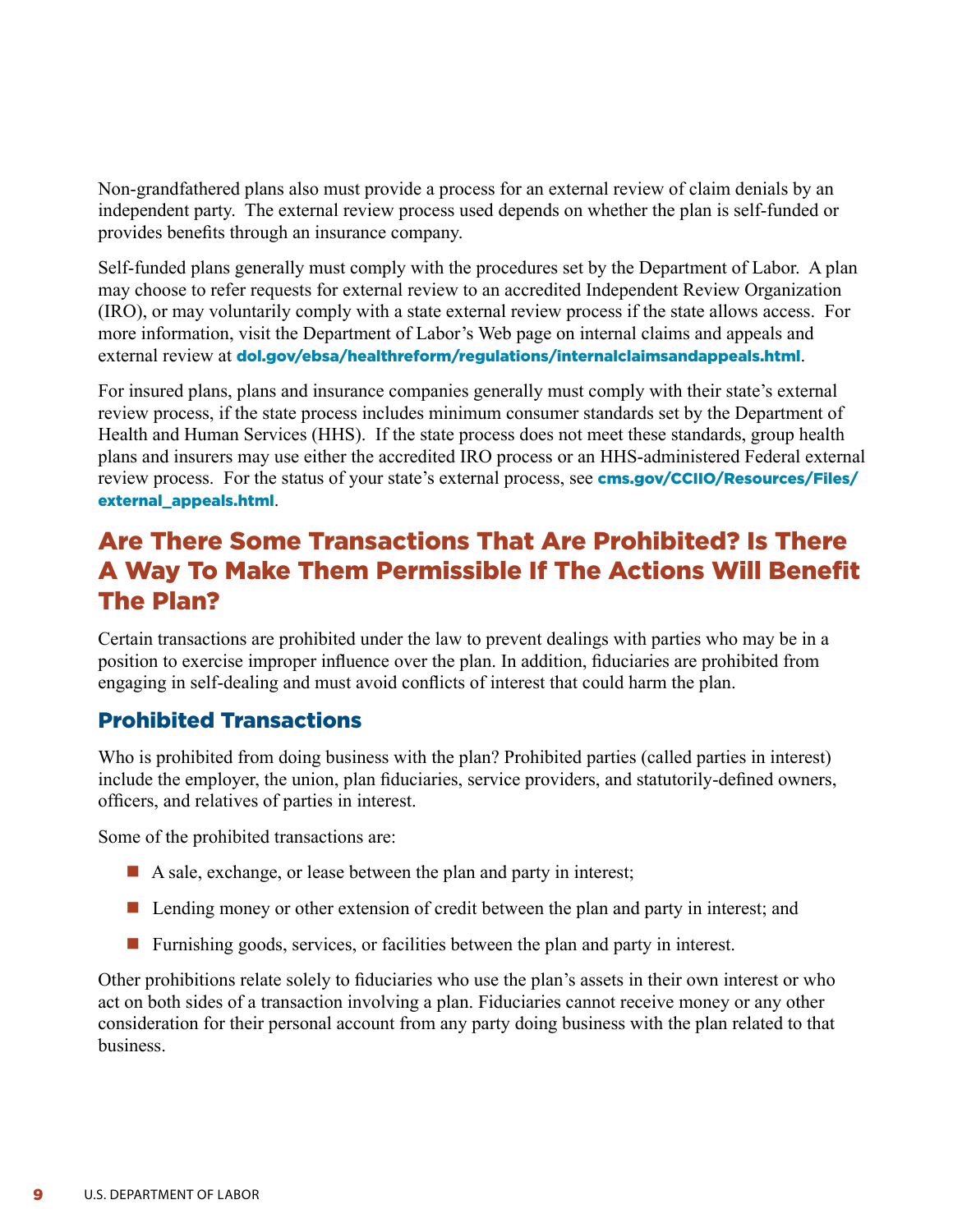#### Exemptions

There are a number of exceptions (exemptions) in the law that provide protections for the plan in conducting necessary transactions that would otherwise be prohibited. The Labor Department may grant additional exemptions.

Exemptions are provided in the law for many dealings that are essential to the ongoing operations of the plan. One exemption in the law allows the plan to hire a service provider as long as the services are necessary to operate the plan and the contract or arrangement under which the services are provided and the compensation paid for those services is reasonable.

The exemptions issued by the Department can involve transactions available to a class of plans or to one specific plan. Both class and individual exemptions are available at **[dol.gov/ebsa](http://dol.gov/ebsa)** under **Technical Guidance**. For more information on applying for an exemption, see the procedures on the exemption Web pages at **[dol.gov/ebsa](http://dol.gov/ebsa)**.

# How Do Employees Get Information About The Plan? How Are Employers Required To Report Plan Activities?

ERISA requires plan administrators to furnish plan information to participants and beneficiaries and to submit reports to government agencies.

#### Informing Participants And Beneficiaries

The following documents must be automatically furnished to participants and beneficiaries.

The **Summary Plan Description (SPD)** – the basic descriptive document – is a plain language explanation of the plan and must be comprehensive enough to apprise participants of their rights and responsibilities under the plan. It also informs participants about the plan features and what to expect of the plan. Among other things, the SPD must include basic information such as:

- $\blacksquare$  Plan name, address, and contact information;
- $\blacksquare$  What the plan benefits are;
- $\blacksquare$  How to get the benefits; and
- $\blacksquare$  Duties of the plan and/or employee.

More specific information must also be provided, including:

- $\blacksquare$  The plan's claims procedure (either in the document or as separate attachment);
- A participant's basic rights and responsibilities under ERISA (model language is provided in the SPD rules);
- Information on any applicable premiums, cost-sharing, deductibles, co-payments, etc.;
- $\blacksquare$  Procedures for using network providers (if PPO/HMO) and composition of network;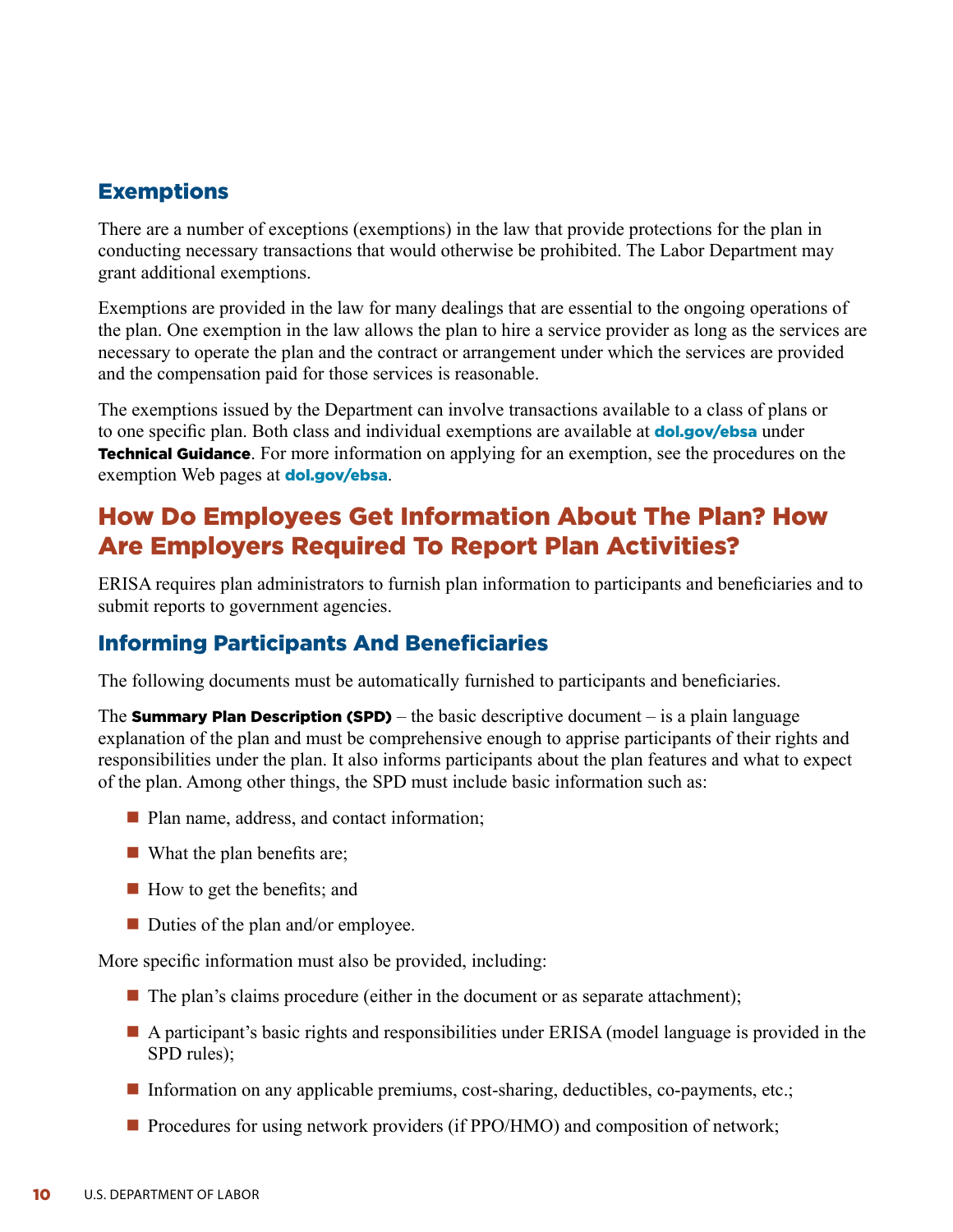- $\blacksquare$  Conditions regarding pre-certification;
- A description of plan procedures governing Qualified Medical Child Support Orders (see below); and
- Notices and descriptions of certain rights under the Health Insurance Portability and Accountability Act (HIPAA) and other health coverage laws, described below.

This document is given to employees within 90 days after they are covered by the plan and within 30 days of a request. Generally, SPDs also must be redistributed every 5th year. The SPD must be current within 120 days.

The **Summary of Material Modification (SMM)** apprises participants and beneficiaries of material changes to the plan or to the information required to be in the SPD. The SMM or an updated SPD for a group health plan must be furnished automatically to participants within 210 days after the end of the plan year in which such material change was adopted. However, if the changes to the plan or changes to the required information in the SPD result in a material reduction in covered services or benefits, then the SMM must be distributed no later than 60 days from the date the change was adopted. A material reduction is any plan change that eliminates benefits, reduces benefits payable, increases premiums, deductibles, coinsurance or co-payments, reduces the service area covered by an HMO, or establishes new conditions or requirements (such as pre-authorization) for obtaining services or benefits.

A **Summary of Benefits and Coverage (SBC)** is a uniform template that uses clear, plain language to summarize the key features of a plan, such as covered benefits, cost-sharing provisions and coverage limitations. The SBC must include an internet address where an individual can review a Uniform Glossary of medical and insurance-related terms designed to help consumers compare the terms of their coverage and the extent of medical benefits, as well as contact information for obtaining a paper copy. Plans and insurance companies must provide the SBC to participants and beneficiaries with the plan's enrollment or application materials, upon renewal or reissuance of coverage, or within 90 days of special enrollment. The SBC and a copy of the Uniform Glossary also must be provided within 7 business days of a request. A template for the SBC and the Uniform Glossary can be found at [dol.gov/ebsa/healthreform](http://dol.gov/ebsa/healthreform).

A **Summary Annual Report (SAR)** outlines in narrative form the financial information in the plan's Annual Report, the Form 5500 (see below for those plans required to file this report), and is furnished annually to participants in plans that are required to file the Form 5500.

#### Other Group Health Plan Notices

There are notices required under other provisions in ERISA (i.e., the Consolidated Omnibus Budget Reconciliation Act (COBRA), the Health Insurance Portability and Accountability Act (HIPAA), the Affordable Care Act, the Newborns' and Mothers' Health Protection Act (Newborns' Act), and the Women's Health and Cancer Rights Act (WHCRA)). Some of these notices may be included in the SPD and others must be provided separately due to the timeframes for when they are required to be provided. For more information on these notices, see the **Reporting and Disclosure Guide for** [Employee Benefit Plans](http://www.dol.gov/ebsa/pdf/rdguide.pdf). For more information on COBRA, HIPAA, the Affordable Care Act, and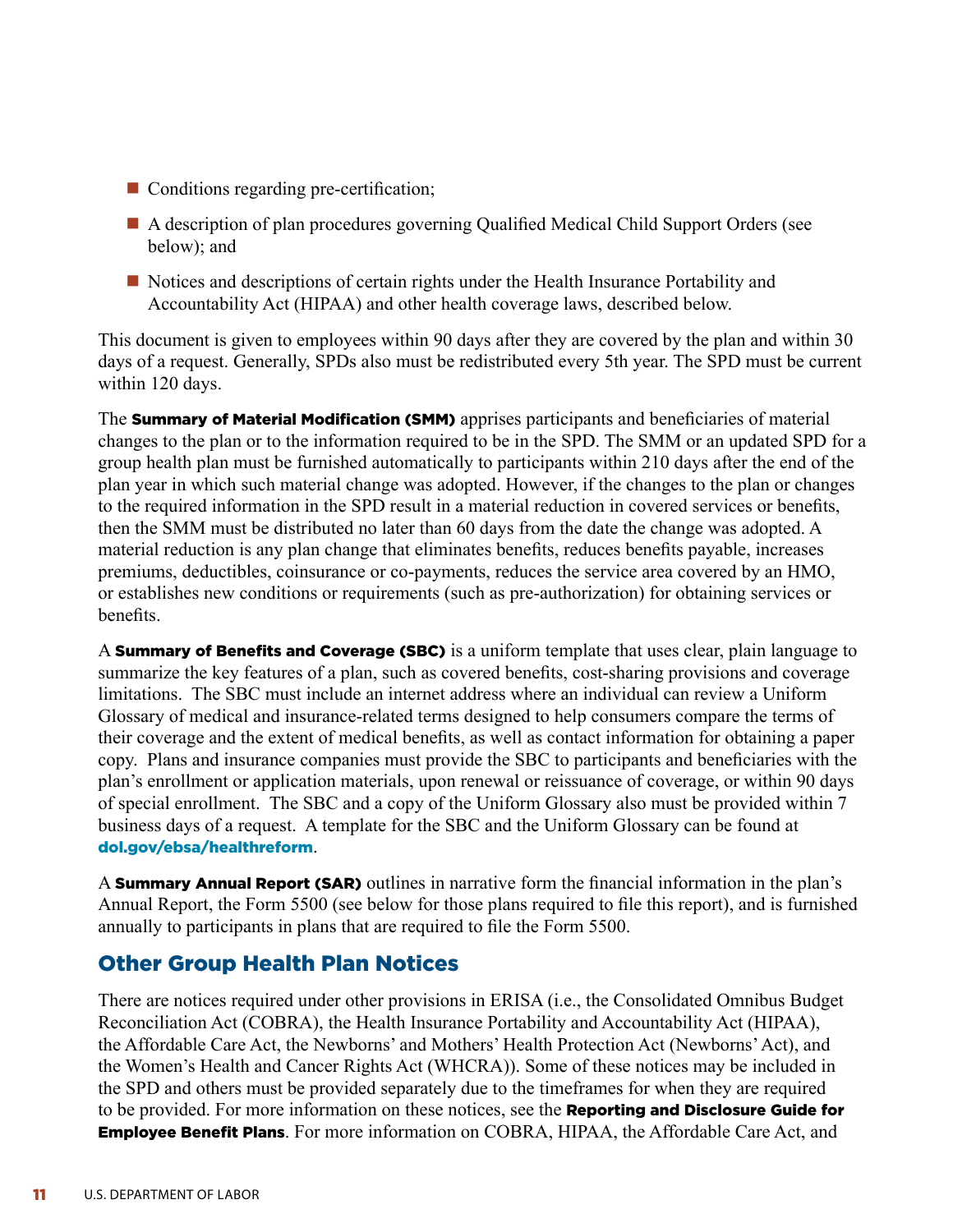the other provisions in ERISA related to group health plans, see **[Resources](http://www.dol.gov/ebsa/publications/ghpfiduciaryresponsibilities.html#9)** below for publications on these provisions.

## Disclosures Upon Request

In addition to the SPD, participants can also request the plan document, insurance contracts, and other documents under which the plan is operated. A reasonable copying fee may be charged.

## Qualified Medical Child Support Orders (QMCSO)

Plans may receive either private medical child support orders (MCSO) or an order from a state agency regarding an employee's medical child support obligations. Plans must have procedures to receive, process, and implement qualified medical child support orders. If a plan receives an MCSO, the plan administrator has to provide a notice to the participant and any child named in the MCSO (and the child's representative) of the receipt of the MCSO and the plan administrator's determination whether the MCSO is qualified. The notice must be furnished within a reasonable time period after receipt of the MCSO. For more information on QMCSOs and the standards plans must use to determine whether MCSOs are qualified, request a copy of **[Qualified Medical Child Support Orders](http://www.dol.gov/ebsa/publications/qmcso.html)** (see [Resources](http://www.dol.gov/ebsa/publications/ghpfiduciaryresponsibilities.html#9) below).

## Reporting To The Government

Plan administrators generally are required to file a Form 5500 Annual Return/Report with the Federal Government. The Form 5500 reports information about the plan, its finances, and its operation. This information is used by the U.S. Department of Labor, the Internal Revenue Service (IRS), other government agencies, organizations, and the public. Participants and beneficiaries can receive a copy of the Form 5500 upon request from the plan. Depending on the number of participants covered and plan design, there may be exemptions from the full filing requirements. A group health plan with fewer than 100 participants that is either fully insured or self-funded (or a combination of both) does not need to file an annual report. Plans with 100 or more participants that are fully insured or self-funded (or a combination) can file a limited report. Plans that have relief from the trust requirement discussed in **[Employee Contributions](http://www.dol.gov/ebsa/publications/ghpfiduciaryresponsibilities.html#4)** above are treated as self-funded.

The form is filed and processed under EFAST2. For more information on the forms, their instructions, and the filing requirements, see **[efast.dol.gov](http://efast.dol.gov)**. See the **Resources** section to obtain a copy of the publication Reporting and Disclosure Guide for Employee Benefit Plans.

Administrators of multiple employer welfare arrangements (MEWAs) generally are required to file a Form M-1 Report with the Federal Government. The Form M-1 reports information about compliance by MEWAs with the requirements of Part 7 of ERISA (which includes HIPAA, the Newborns' Act, WHCRA, and the Mental Health Parity and Addiction Equity Act (MHPAEA)). This one-page form is generally required to be filed once per year. For more information on the Form M-1, see [dol.gov/ebsa](http://dol.gov/ebsa) and request the publication Multiple Employer Welfare Arrangements under the [Employee Retirement Income Security Act \(ERISA\): A Guide to Federal and State Regulation](http://www.dol.gov/ebsa/publications/mewas.html).

There are penalties for failing to file required reports and for failing to provide required information to participants.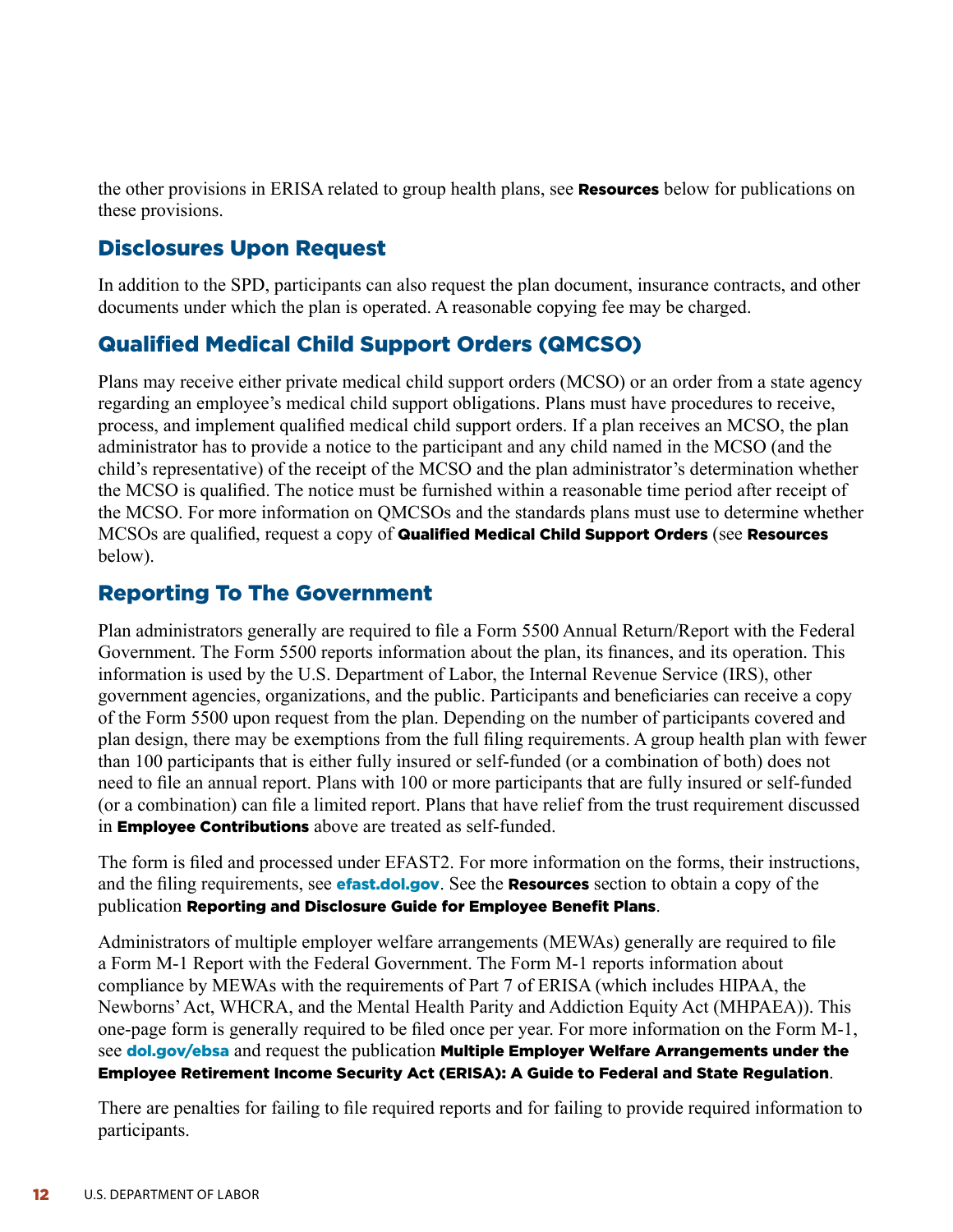# How Do Other Laws Affect Fiduciary Responsibilities?

As noted above, there are other provisions in ERISA, as well as other Federal and state laws that affect group health plans. A fiduciary's responsibilities include making sure the plan complies with ERISA, which includes the COBRA, HIPAA, the Affordable Care Act and other group health plan provisions in the law.

The COBRA continuation coverage provisions require that participants and their covered dependents have the opportunity to maintain coverage under their group health plan for a limited period of time, which they may be required to pay for, upon the occurrence of certain qualifying events that would otherwise result in a loss of coverage. For a more detailed discussion of COBRA requirements, see [An Employer's Guide to Group Health Continuation Coverage Under COBRA – The Consolidated](http://www.dol.gov/ebsa/publications/cobraemployer.html)  **[Omnibus Budget Reconciliation Act](http://www.dol.gov/ebsa/publications/cobraemployer.html) (See Resources to obtain a copy).** 

HIPAA provides special enrollment rights for certain events and prohibits discrimination in eligibility, benefits, or premiums based on a health factor.

The Affordable Care Act provisions include the extension of dependent coverage until age 26, the prohibition of preexisting condition exclusions, a prohibition on waiting periods of more than 90 days and a ban on lifetime and annual limits on coverage for most benefits. Additional protections apply to non-grandfathered health plans (those established, or that have made certain significant changes, after March 23, 2010). These include the internal claims and appeal and external review standards discussed above, coverage for certain preventive services without cost sharing and certain patient protections, including coverage for emergency services in an emergency department of a hospital outside of a plan's network without prior plan approval. For more information on the Affordable Care Act, see [dol.gov/ebsa/healthreform](http://dol.gov/ebsa/healthreform).

Other group health plan provisions in ERISA include the Newborns' and Mothers' Health Protection Act, which provides protections for mothers and their newborn children relating to the length of their hospital stays following childbirth; the Women's Health and Cancer Rights Act, which provides protections for individuals who elect breast reconstruction or certain other follow-up care after a mastectomy; MHPAEA and the Mental Health Parity Act (the Mental Health Parity provisions), which provide for parity in mental health benefits and medical/surgical benefits; and the Genetic Information Nondiscrimination Act, which prohibits discrimination in group health plan coverage based on genetic information. For more detailed information on these provisions, see the **Resources** section to obtain a copy of [Compliance Assistance Guide... Health Benefits Coverage Under Federal Law](http://www.dol.gov/ebsa/publications/CAG.html).

With respect to other laws, ERISA generally supersedes state laws as they relate to employee benefit plans. However, state insurance laws applicable to health insurance coverage often continue to apply. Therefore, if health coverage is offered through an HMO or insurance policy, check with your state insurance department for more information on that state's insurance laws.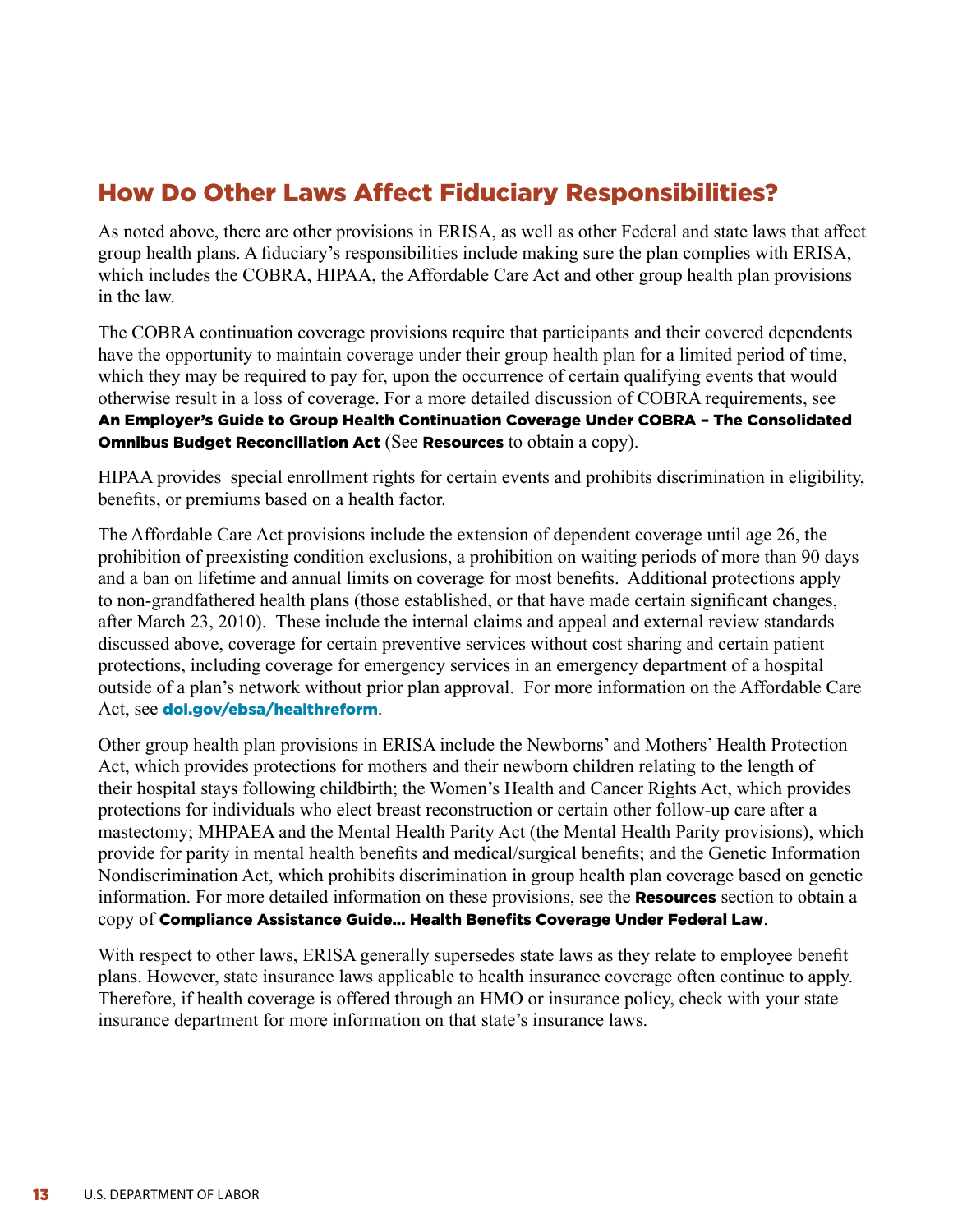# Can A Fiduciary Terminate Its Fiduciary Duties?

Yes, but there is one final fiduciary responsibility. Fiduciaries who no longer want to serve in that role cannot simply walk away from their responsibilities, even if the plan has other fiduciaries. They need to follow plan procedures and make sure that another fiduciary is carrying out the responsibilities left behind. It is critical that a plan has fiduciaries in place so that it can continue operations and participants have a way to interact with the plan.

# What Help Is Available For Employers Who Make Mistakes In Operating A Plan?

The Department of Labor's Voluntary Fiduciary Correction Program (VFCP) encourages employers to comply with ERISA by voluntarily self-correcting certain violations. The program covers 19 transactions, including failure to timely remit participant contributions and some prohibited transactions with parties in interest. The program includes a description of how to apply, as well as acceptable methods for correcting violations. In addition, the Department gives applicants immediate relief from payment of excise taxes under a class exemption.

In addition, the Department's Delinquent Filer Voluntary Compliance Program (DFVCP) assists late or non-filers of the Form 5500 in coming up to date with corrected filings.

For an overview of both programs, visit **[Corrections Programs](http://www.dol.gov/ebsa/compliance_assistance.html#section8)** at **[dol.gov/ebsa](http://dol.gov/ebsa).**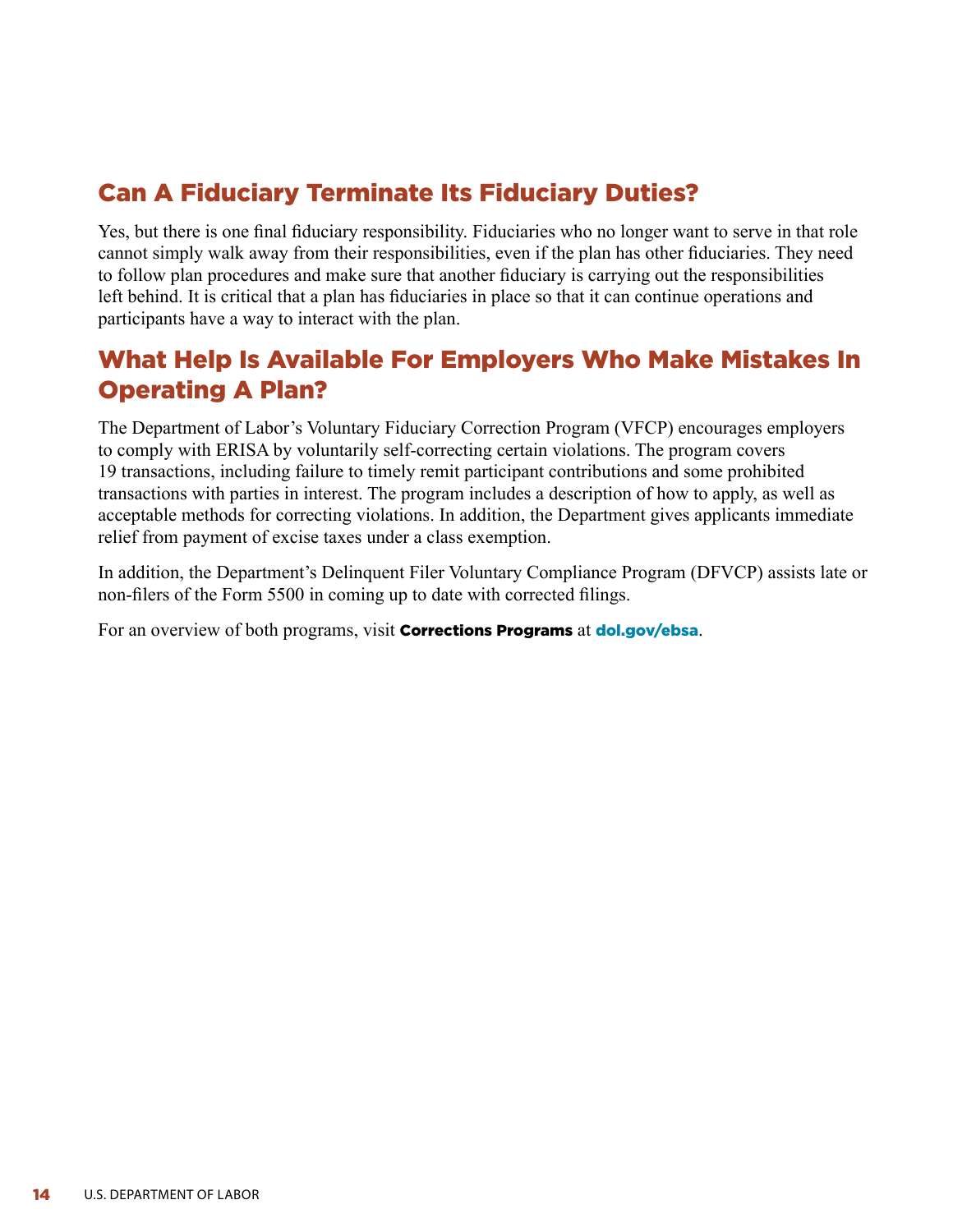# Tips For Employers With Group Health Plans

Understanding fiduciary responsibilities is important for the security of a group health plan and compliance with the law. The following tips may be a helpful starting point:

- $\blacksquare$  Have you identified your plan fiduciaries, and are they clear about the extent of their fiduciary responsibilities?
- $\blacksquare$  If you are hiring third-party service providers, have you looked at a number of providers, given each potential provider the same information, and considered whether the fees are reasonable for the services provided? Have you documented the hiring process?
- $\blacksquare$  Are you prepared to monitor your plan's service providers?
- $\blacksquare$  Are you aware of the schedule to deposit participant contributions and payments by participants to the plan and forwarding them to the insurance company, and have you made sure it complies with the law?
- $\blacksquare$  Have you reviewed your plan document in light of current plan operations and made necessary updates? After amending the plan, have you provided participants with an updated SPD or SMM?
- **n** Does your plan have a reasonable claims procedure that is being followed by plan fiduciaries?
- Does your plan have a procedure for handling QMCSOs?
- $\blacksquare$  Have you identified parties in interest to the plan and taken steps to monitor transactions with them?
- $\blacksquare$  Are you aware of the major exemptions under ERISA that permit transactions with parties in interest, especially those key for plan operations (such as hiring service providers)?
- $\blacksquare$  Have required reports (i.e. Form 5500) been filed timely with the government?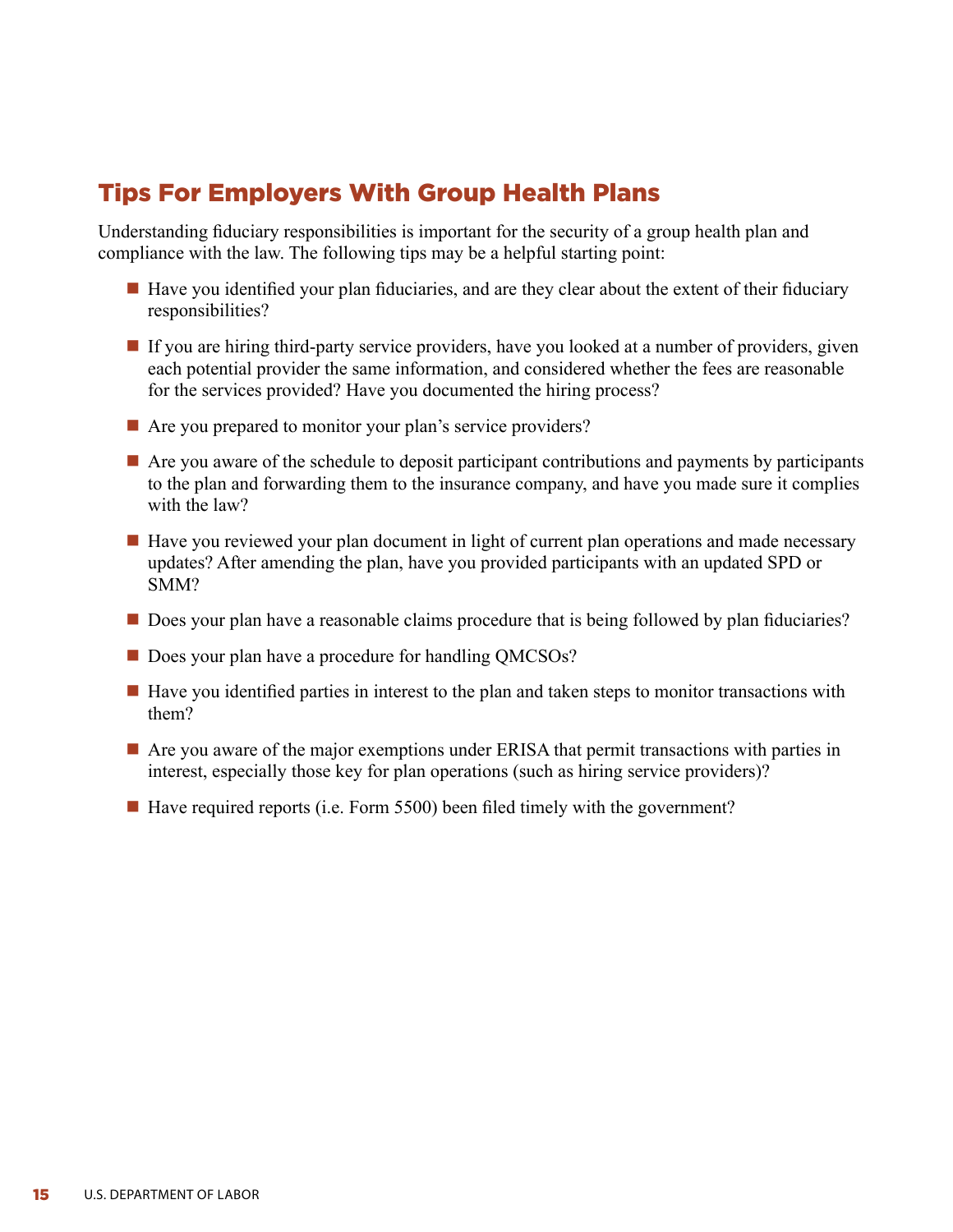#### Resources

The U.S. Department of Labor's Employee Benefits Security Administration offers more information on its Website and through its publications. To order publications or to request assistance from a benefits advisor, contact EBSA electronically at **[askebsa.dol.gov](http://askebsa.dol.gov)** or call toll free 1-866-444-3272.

#### *For Employers*

Compliance Assistance Guide... Health Benefits Coverage Under Federal Law An Employer's Guide to Group Health Continuation Coverage Under COBRA – The Consolidated Omnibus Budget Reconciliation Act Reporting and Disclosure Guide for Employee Benefit Plans Protect Your Employee Benefit Plan with an ERISA Fidelity Bond Qualified Medical Child Support Orders Compliance Guide – Group Health and Disability Plans Benefit Claims Procedure Regulation VFCP Fact Sheet | FAQs DFVCP Fact Sheet | FAQs

#### *For Employees*

Top 10 Ways To Make Your Health Benefits Work For You Life Changes Require Health Choices…Know Your Benefit Options Work Changes Require Health Choices…Protect Your Rights An Employee's Guide to Health Benefits Under COBRA Filing A Claim For Your Health Or Disability Benefits